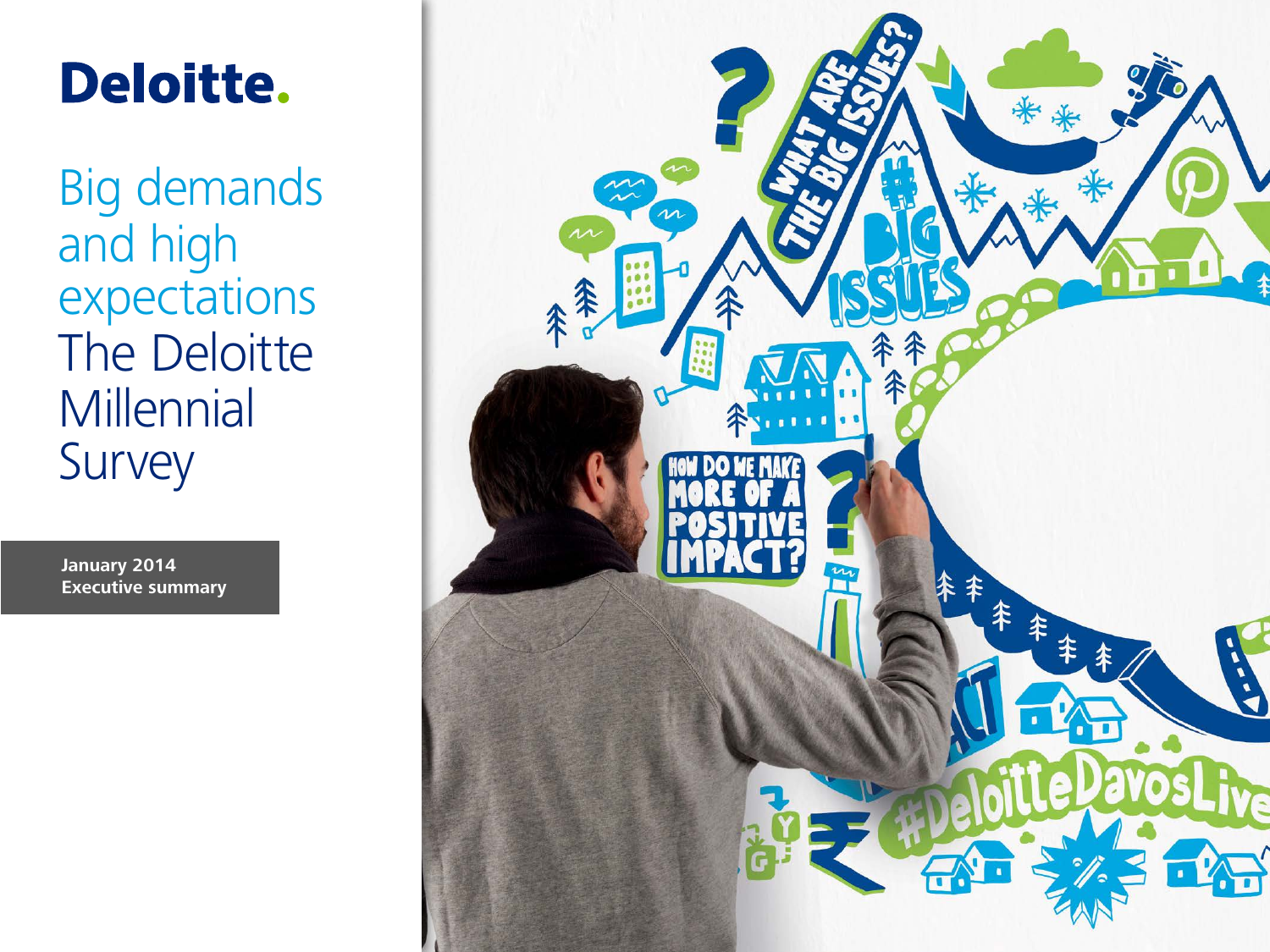Big demands and high expectations: What Generation Y wants from business, government, and the future workplace

Ig demands and high expectations<br>
summarize the results of this year's<br>
annual <u>Deloitte Millennial (Generation</u><br>
<u>Survey</u>. Across the globe 70 percen<br>
of tomorrow's future leaders might 'reject' ig demands and high expectations summarize the results of this year's annual [Deloitte Millennial \(Generation Y\)](http://www.deloitte.com/MillennialSurvey)  [Survey.](http://www.deloitte.com/MillennialSurvey) Across the globe 70 percent what business as traditionally organizational has to offer, preferring to work independently by digital means in the long term. This and other findings in Deloitte's annual study of Generation Y point to significant challenges facing business leaders if they are to meet the expectations of the Millennial generation.

Millennials, who are already emerging as leaders in technology and other industries and will comprise 75 percent of the global workforce by 2025, want to work for organizations that

foster innovative thinking, develop their skills, and make a positive contribution to society. The study also reveals that Millennials believe businesses are not currently doing as much as they could to develop their leadership skills and that they need to nurture their future leaders, especially as they cannot count on them biding their time until senior positions arise.

## *Other key findings from the survey include:*

## *BUSINESS COULD ACHIEVE MORE.*

While most Millennials believe business is having a positive impact on society by generating jobs (46 percent) and increasing prosperity (71 percent), they think business can do much more to address society's challenges in the areas of most concern: resource scarcity (56 percent), climate change (55 percent) and income equality (49 percent). Additionally, 50 percent of Millennials surveyed want to work for a business with ethical practices.

"To attract and retain talent business needs to show Millennials it is innovative and in tune with their world-view," said Barry Salzberg, CEO, DTTL. "Our society—globally —faces many critical issues and it's become clear no sector should 'go it alone.' By working together and combining their different skills, business, governments and nongovernment organizations (NGOs) have an opportunity to reignite the Millennial generation and make real progress in solving society's problems."

## Barry Salzberg

Chief Executive Officer Deloitte Touche Tohmatsu Limited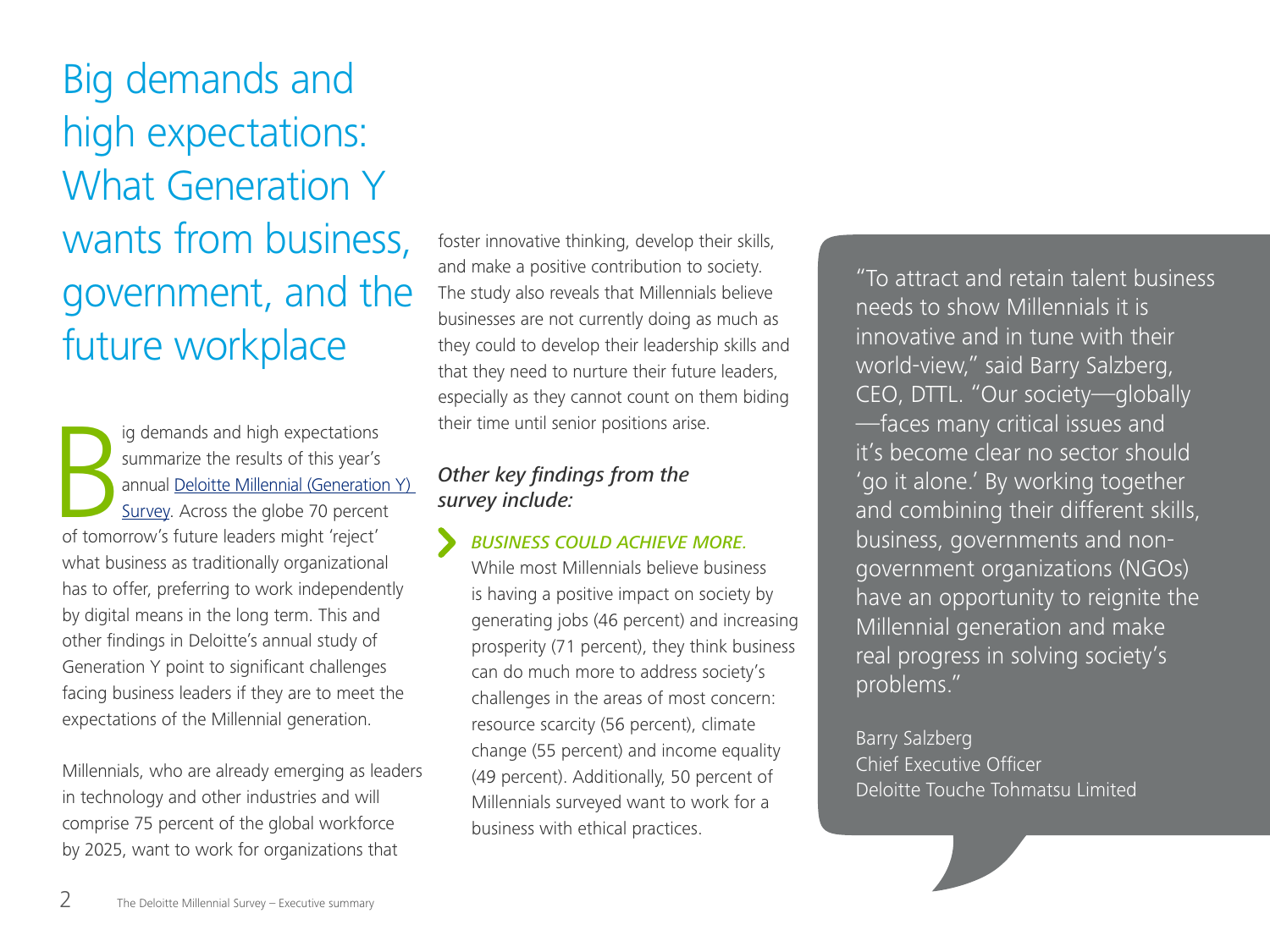## *GOVERNMENT IS NOT DOING ENOUGH.*

Millennials say government has the greatest potential to address society's biggest issues but are overwhelmingly failing to do so. Almost half felt governments were having a negative impact on areas identified as top challenges: unemployment (47 percent), resource scarcity (43 percent) and income inequality (56 percent).

#### *ORGANIZATIONS MUST FOSTER*

*INNOVATIVE THINKING.* Millennials want to work for organizations that support innovation. In fact, 78 percent of Millennials were strongly influenced by how innovative a company was when deciding if they wanted to work there, but most say their current employer does not encourage them to think creatively. They believe the biggest barriers of innovation were management attitude (63 percent), operational structures and procedures (61 percent), and employee skills, attitudes, and diversity (39 percent).

## *ORGANIZATIONS MUST NURTURE*

*EMERGING LEADERS.* Almost one in four Millennials are 'asking for a chance' to show their leadership skills. Additionally, 50 percent believe their organizations could do more to develop future leaders.

*MILLENNIALS ARE EAGER TO MAKE A DIFFERENCE.* Millennials believe the success of a business should be measured in terms of more than just its financial performance, with a focus on improving society among the most important things it should seek to achieve. Millennials are also charitable and keen to participate in 'public life:' 63 percent of Millennials gave to charities, 43 percent actively volunteered or were a member of a community organization and 52 percent signed petitions.

"It's clear that Millennials want to innovate and businesses should be listening," said Salzberg. "Fostering a culture of innovation will not only help retain high-performing talent but it will also drive growth by creating opportunities for individuals to unlock the next game-changing innovations."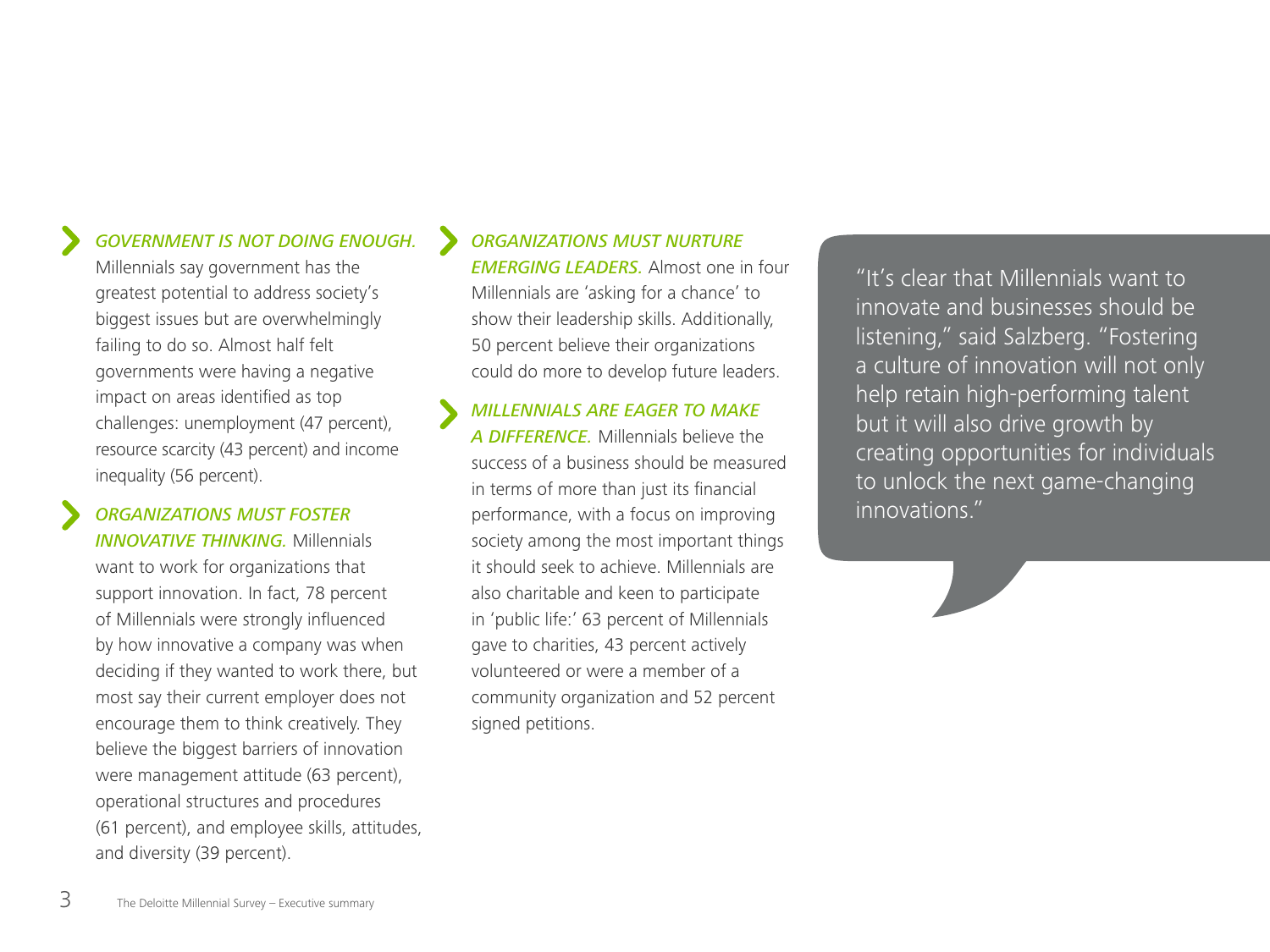### An ambitious vision of what business can achieve

Millennials most often cite four issues as the greatest challenges facing societies around the world: unemployment, resource scarcity, climate change/protecting the environment, and inequality of incomes and wealth. [\(Figure 1\)](#page-9-0) Millennials feel these and other challenges should not be the exclusive province of either business or government. Both have important roles to play in addressing them.

Not surprisingly, almost 90 percent of Millennials feel business could do 'a great deal' or 'a fair amount' to address unemployment while roughly three-quarters say the same about inequality of incomes and wealth. (Figure [2\)](#page-10-0) But Millennials have a much broader vision of the potential of business. More than 80 percent of Millennials believe business has the potential to address the other two top-rated challenges: climate change/protecting the environment and resource scarcity. In fact, more than half of Millennials feel business can develop products

and services or adopt behaviors that will have a positive impact on each of the 20 challenges included in the survey. In Deloitte's 2012 survey, almost all Millennials said it is acceptable for business to make a profit from innovations that benefit society.

Millennials are even more positive about the promise of government, with roughly threequarters or more saying it has the potential to address today's challenges. [\(Figure 3](#page-11-0)) They not only believe government has the potential to address societal issues such as education, skills and training, and climate change/protecting the environment, but more than 80 percent also see an important role for government in economic issues such as unemployment and inequality of incomes and wealth.<sup>1</sup>

*Business has the potential to develop innovative products and services to help address the most important issues facing societies around the world.* 

*The greatest challenges facing society are not the exclusive province of either business or government. Both need to work collaboratively to address them.*

<sup>1</sup> The questions about the potential of government to address society's challenges and the impact government is currently having on them were not asked in China.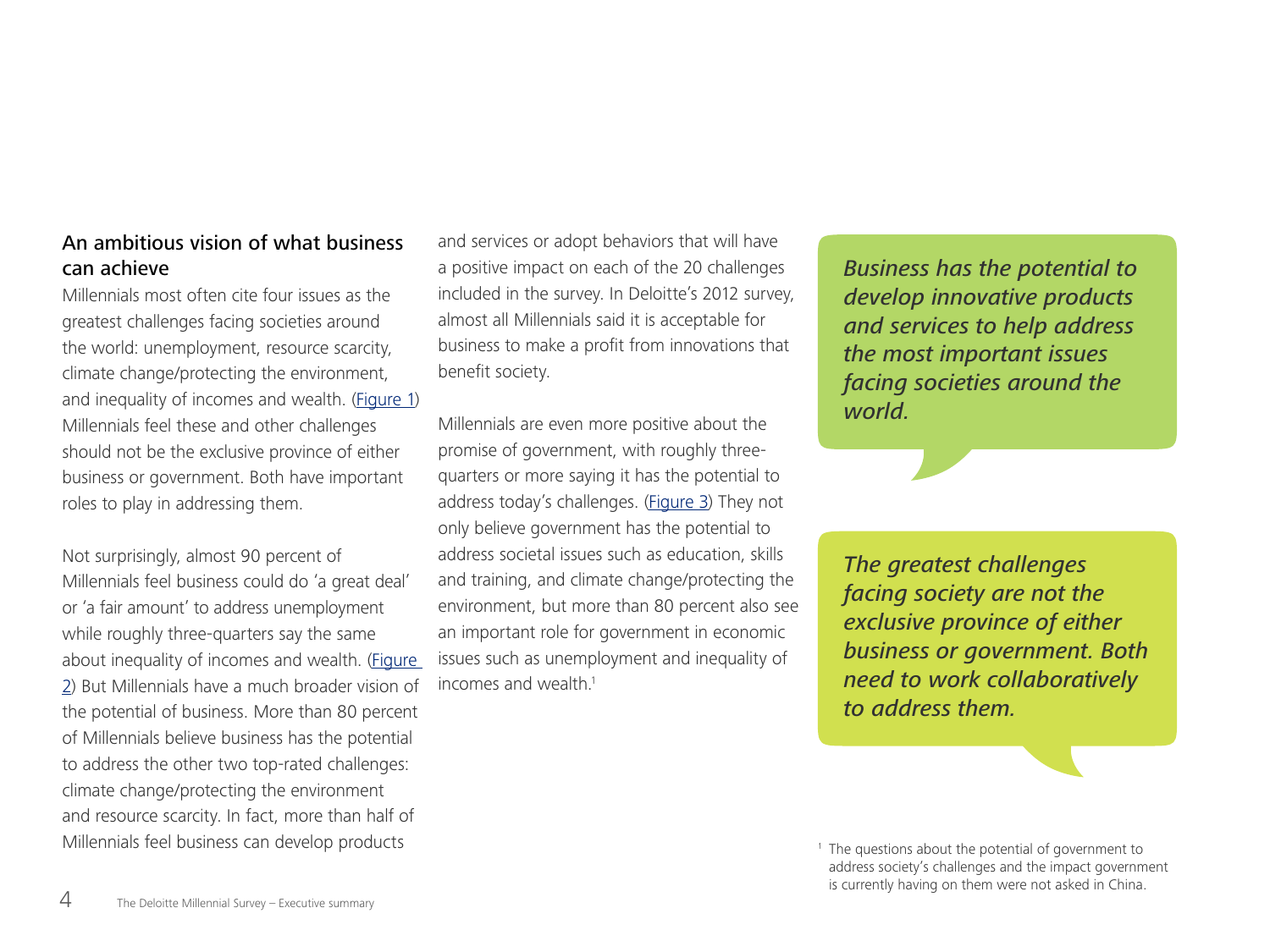Deloitte's prior survey found that Millennials believe solutions to society's challenges will not come from business and government acting on their own. Individual businesses will need to work with governments, universities, and non-profit organizations, as well as with other companies. The clear message is that businesses need to look outside the confines of their own enterprises and seek collaborative partners if they are to maximize the chances of finding innovative solutions to the issues facing society.

#### But its performance is falling short

While Millennials have a positive perception of business, most feel that it is not achieving its potential. Roughly three-quarters believe businesses have a positive overall impact on the wider society in which they operate. When it comes to specific challenges, Millennials think business is having a positive impact on such issues as education, skills, and training (38 percent net positive impact), stability of national economies (27 percent) and unemployment (12 percent).<sup>2</sup> [\(Figure 4\)](#page-12-0) For several of the top-rated challenges,

however, more Millennials feel business is having a negative impact than a positive impact: inequality of incomes and wealth (-18 percent net negative impact), climate change/protecting the environment (-25 percent), and resource scarcity (-28 percent).

Millennials are even more critical of government. Government is seen as having a net negative impact on three of the top challenges: unemployment (-15 percent), inequality of incomes and wealth (-31 percent), and resource scarcity (-12 percent). (Figure 4) In some areas where government has traditionally had an important role, Millennials believe business is actually having a more positive impact including education, skills, and training (+38 percent net positive impact for business; +6 percent for government) and healthcare/disease prevention (+18 percent for business; +8 percent for government).

*Although not fully achieving its potential, Millennials feel business is having a positive impact in areas traditionally seen as the responsibility of government such as education, skills, and training and healthcare/disease prevention.*

<sup>2</sup> The "net impact" for each challenge is the percentage of respondents who said business (or government) is having a positive impact minus the percentage that said it is having a negative impact.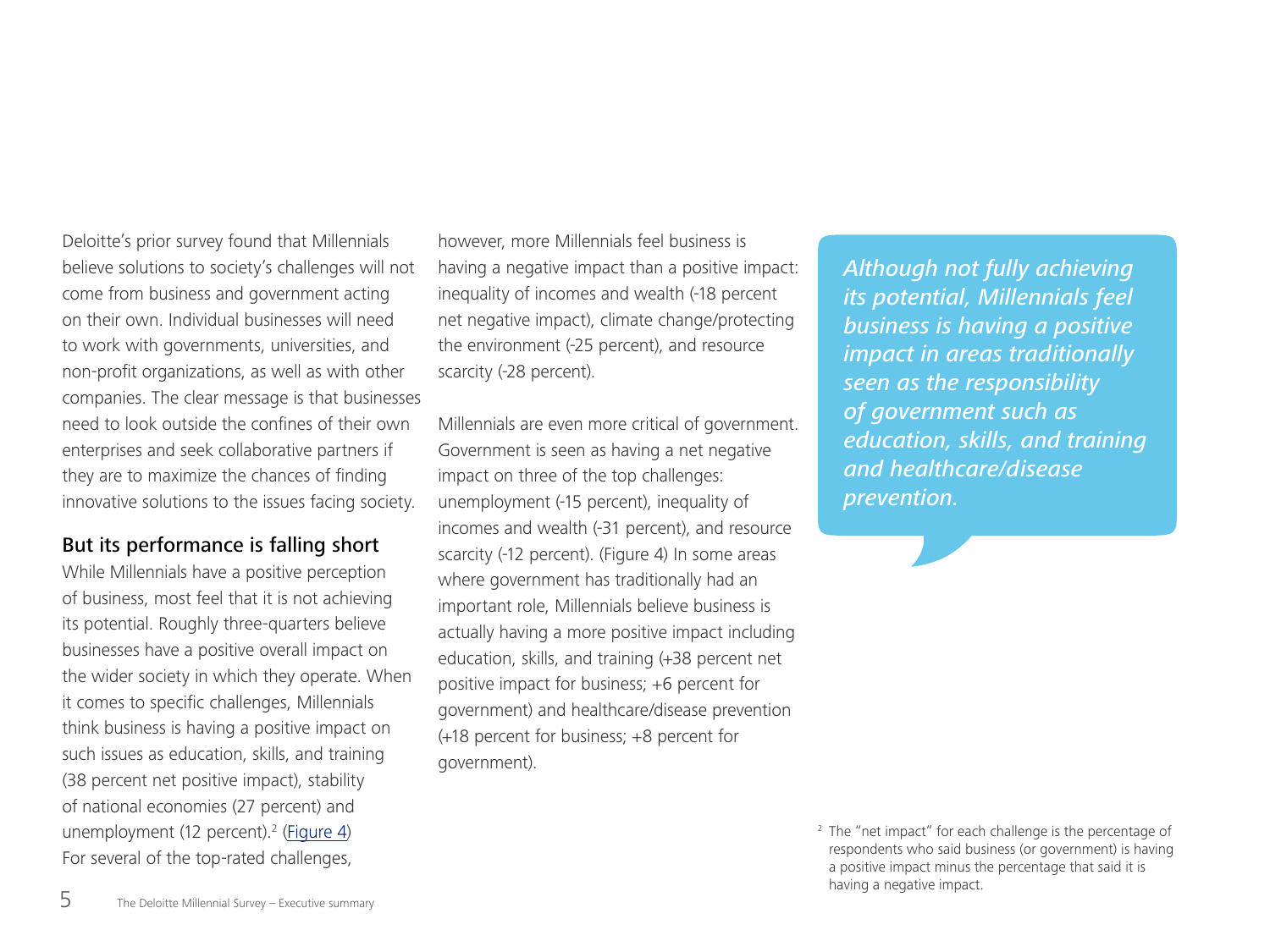## In their own words: The impact of business on society

## *MOST MILLENNIALS FEEL BUSINESS IS HAVING A POSITIVE IMPACT ON SOCIETY*

#### *BUT MANY DO NOT TRUST THE ACTIONS OR MOTIVES OF BUSINESS*

Businesses are driving the growth of the economy. *Singapore*

Businesses are essential to the economy and society itself. They underpin growth and innovation, provide jobs and services which keep the population moving forward. They are the precursors of modern technology and new innovation. *United Kingdom*

They create employment and can serve as role models and demonstrate how to produce/ trade in a sustainable way. *Germany*

> Technology is improving steadily, initially focused on generating profit for business but over time it seeps back into society offering new ways to tackle old problems. Overall making society more efficient and positively affecting the general population. *South Africa*

Many large corporate businesses in the United States only promote the growth of the wealthy and give nothing back to the middle or lower classes. They care more about their bottom line and their shareholders than they do about contributing to charities. *United States*

Most businesses around the world are running their corporations with a single motive: to generate more profits. In an attempt to increase their bottom lines using resources like land, labour and capital in the short term [and] completely ignoring long term consequences of their decision. Although Corporate Social Responsibility has started with much fanfare, on the ground level noticeable changes have not yet been observed. *India*

I believe that companies and businesses only think about their immediate profits. They are not concerned with what tomorrow will bring and what the damage of their relentless search for capital will do to future generations. *Brazil*

Business promotes the advancement of society very well, but current businesses pollute the environment, and have a money making black heart, squeezing employees. *China*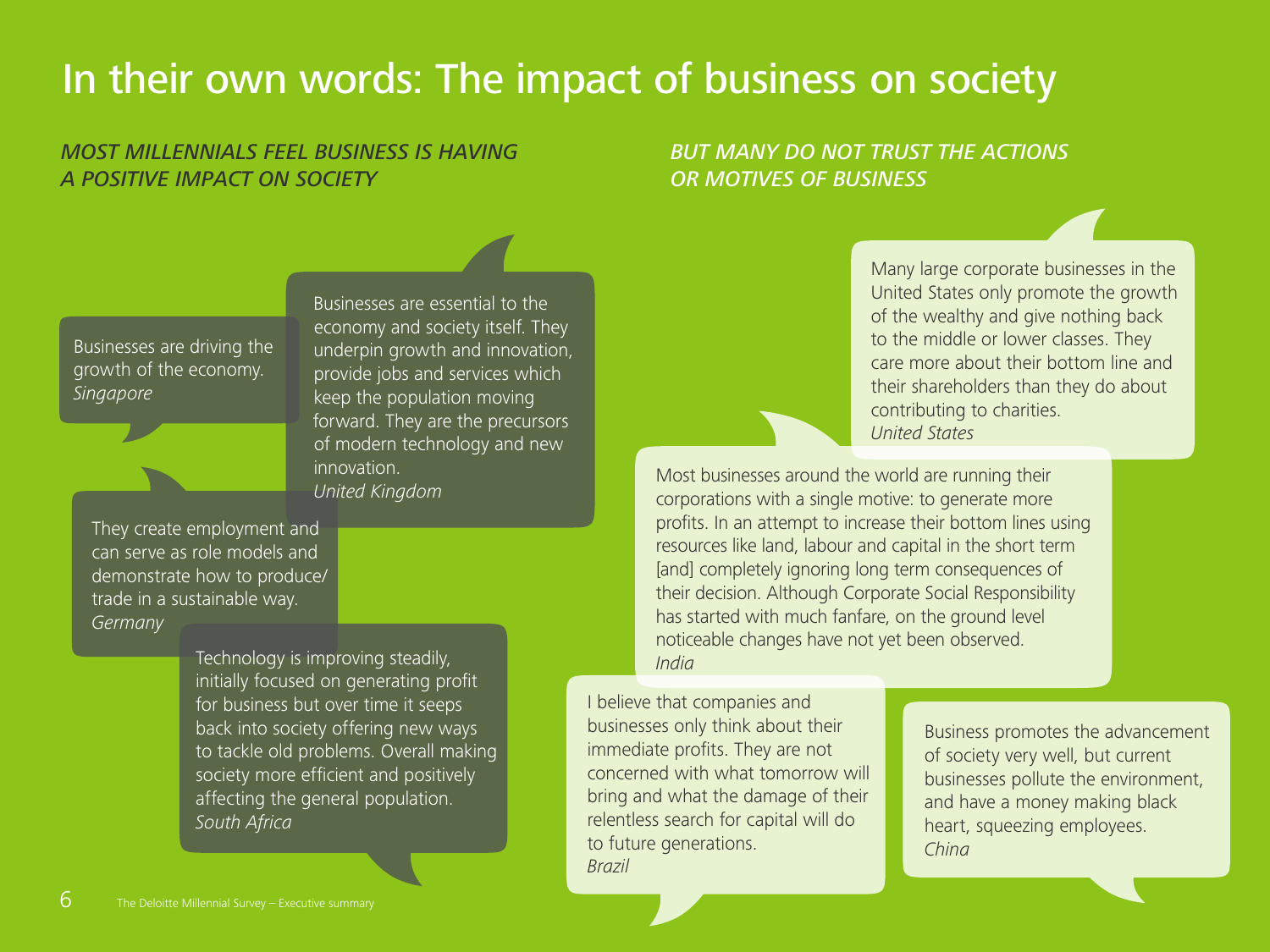#### Building an innovative organization

Who will generate the innovative solutions needed to address the challenges confronting societies around the world? Millennials most often cite business and individual entrepreneurs (44 percent), although substantial percentages expect either universities (23 percent) or governments (22 percent) to be the leading source of innovations. In fact, no group has a monopoly on creative approaches and new thinking. Innovative solutions are likely to come from many sources.

For Millennials, fostering innovative, 'out-of-the-box' solutions is more a matter of business processes than individual genius. Almost 60 percent of Millennials believe organizations can become good at innovation by following established processes and that innovation can be learned and is repeatable, rather than being spontaneous and random.

To encourage the innovative ideas of its professionals, whether Millennials or their older colleagues, businesses will need to examine their culture and practices. Roughly two-thirds of Millennials feel the outlook and attitudes of management are serious barriers to innovation, such as a reluctance to take risks; a reliance on existing products, services, and ways of doing business; and an unwillingness to collaborate with other businesses or universities. A similar percentage cite a variety of organizational barriers that impede new thinking including poor channels of communication across the organization, lack of a formal process to encourage innovation, and a poor organizational structure.

#### Attracting—and retaining—the best and the brightest

Millennials want to work for organizations that foster innovative thinking, develop their skills as leaders and wish to see them making a positive contribution to society. But many Millennials find business lacking in these areas.

*Innovative solutions to society's challenges will come from a variety of sources including business, government, universities, and nonprofit organizations.*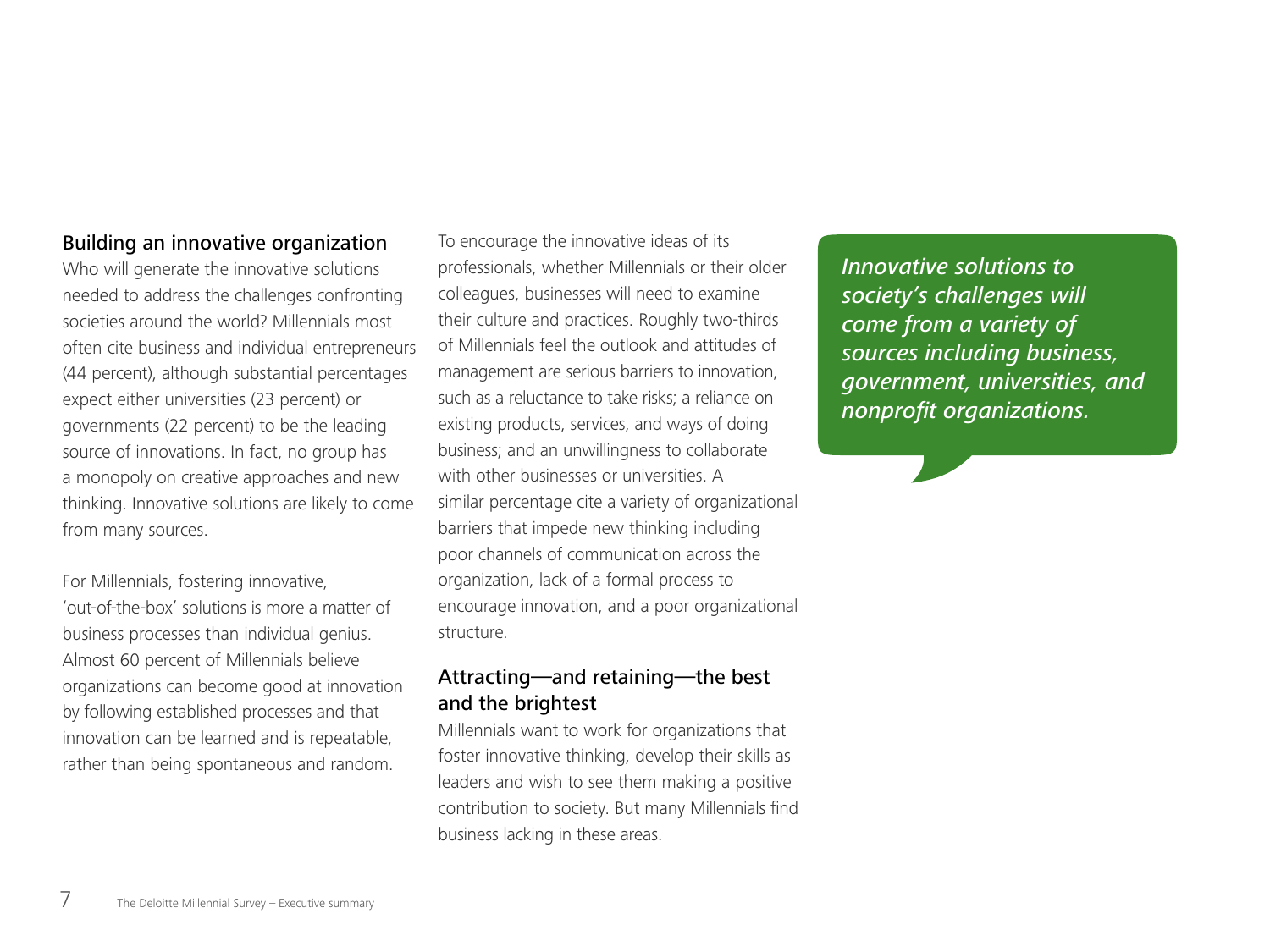As in the prior survey, an organization's support for innovation is important for Millennials. More than three-quarters of Millennials say they are strongly influenced by thoughts of how innovative an organization is when deciding if they want to work for it. Being seen as an innovative organization is even more important in attracting Millennials in emerging markets. A reputation for innovation is important for roughly 90 percent of Millennials in China and India when they choose an employer.

Only about half of Millennials feel the organization they work for encourages its people to suggest new ways of doing things or rewards them for innovative ideas. Further, many Millennials believe they are not being given the opportunity to develop professionally. Only roughly half of Millennials agree that their organization does all it can to develop their skills as a leader, while in France, Spain, South Korea, and Japan this figure was less than 40 percent. In developed markets, business faces an additional challenge with this generation:

rebuilding trust. While attitudes toward business in emerging markets are almost uniformly positive, many Millennials in developed markets have lost faith in the motives and actions of business. [\(Figure 5](#page-13-0)) Less than half of Millennials in developed markets believe that business shows a strong commitment to being sustainable, that its leaders are committed to helping to improve society, or that it behaves in an ethical manner.

Businesses that fail to address these concerns may find they will lose skilled professionals in the years ahead, as many of the most talented members of the Millennial generation decide to leave large organizations and instead work for themselves. Roughly 70 percent of Millennials see themselves as working independently at some point, rather than being employed within a traditional organizational structure. The danger of losing talented Millennials is even greater in emerging markets. While 52 percent of Millennials in developed markets expect to eventually work independently, this figure rises to 82 percent in emerging markets.

*Roughly 70 percent of Millennials see themselves as working independently at some point in their lives, rather than being employed within a traditional organizational structure.*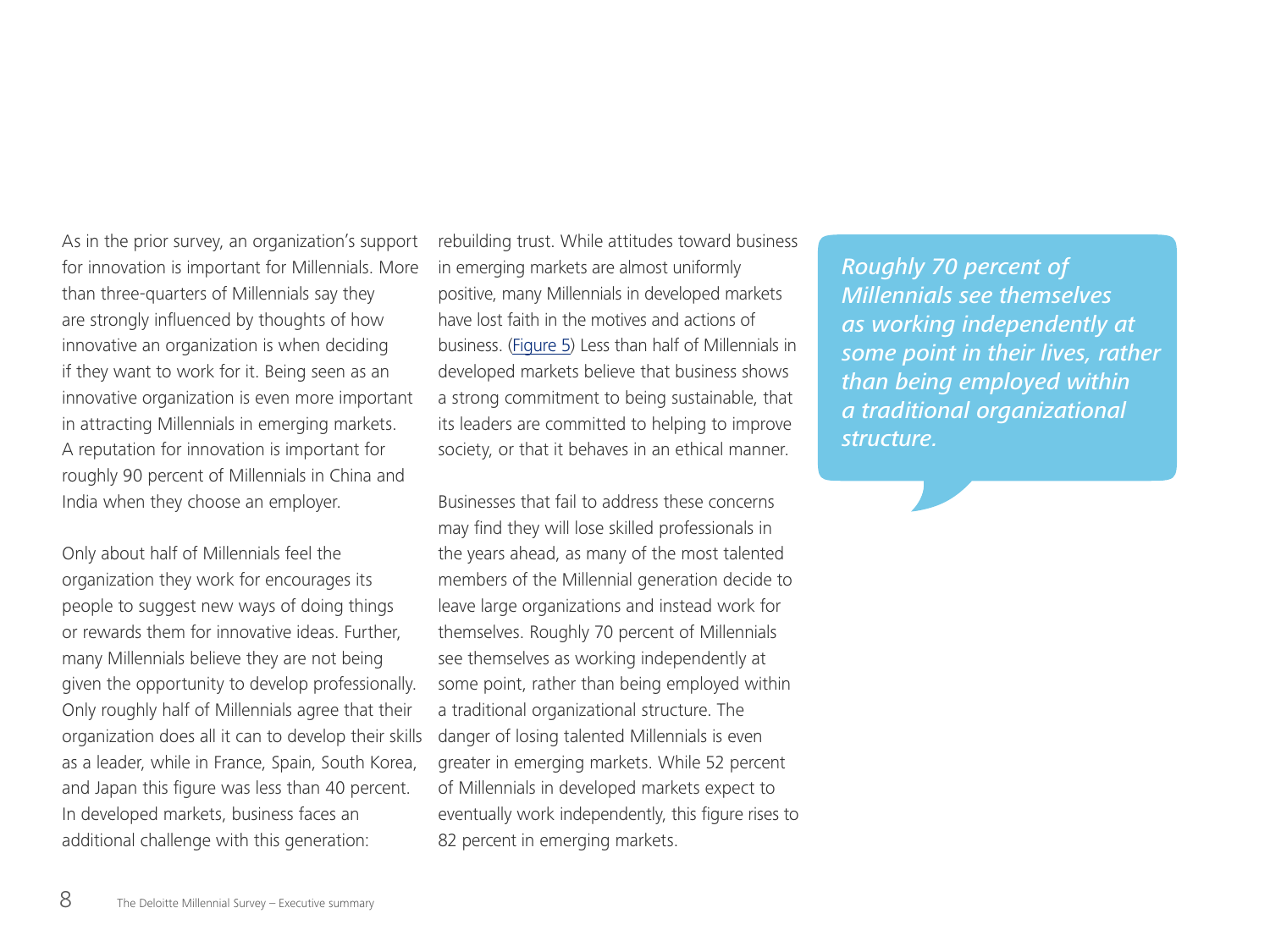### A new generation with new expectations

As they advance in their careers, hastened by the retirement of the large Baby-Boom generation, Millennials are rapidly assuming positions of greater responsibility. Business will gain a new generation of skilled professionals provided it can meet their expectations.

Although Millennials value its role in creating jobs and expanding prosperity, they have larger ambitions for business. Millennials see a large gap between the potential of business to address the challenges facing society and the actual impact it is having. Fulfilling this potential will require businesses to do a better job of encouraging new thinking within their own organizations to develop innovative products and services, while also working collaboratively with government, with nonprofit organizations, and with other companies to develop creative solutions.

The stakes are high. Millennials are today forming impressions of business that will last a lifetime. Millennials want to leave their mark on the world by working for organizations that benefit society, encourage innovation, and provide them the opportunity to expand their skills. More than previous generations, they are ready to work independently if their needs are not being met by a traditional organization. Businesses that can meet these higher expectations have the prospect of developing commercially viable products and services that benefit society, while attracting and retaining the most talented members of this emerging generation.



#### About the Survey

The survey gathered the views of more than 7,800 Millennials (those born in 1983 or later) who had a college or university degree and who were employed full-time. There were roughly 300 respondents each in 26 countries in North America, Western Europe, Latin America, and Asia-Pacific. The survey was conducted online from October 10 – November 11, 2013 and was compiled by Milward Brown.

The Millennials surveyed worked in organizations of a variety of sizes: less than 100 employees (26 percent), 100 to 999 (42 percent), and 1,000 or more (32 percent). The respondents were employed in various types of organizations including public-owned companies (20 percent), private-owned businesses (58 percent), public sector organizations (16 percent), not-for-profit organizations (3 percent), and other types (3 percent).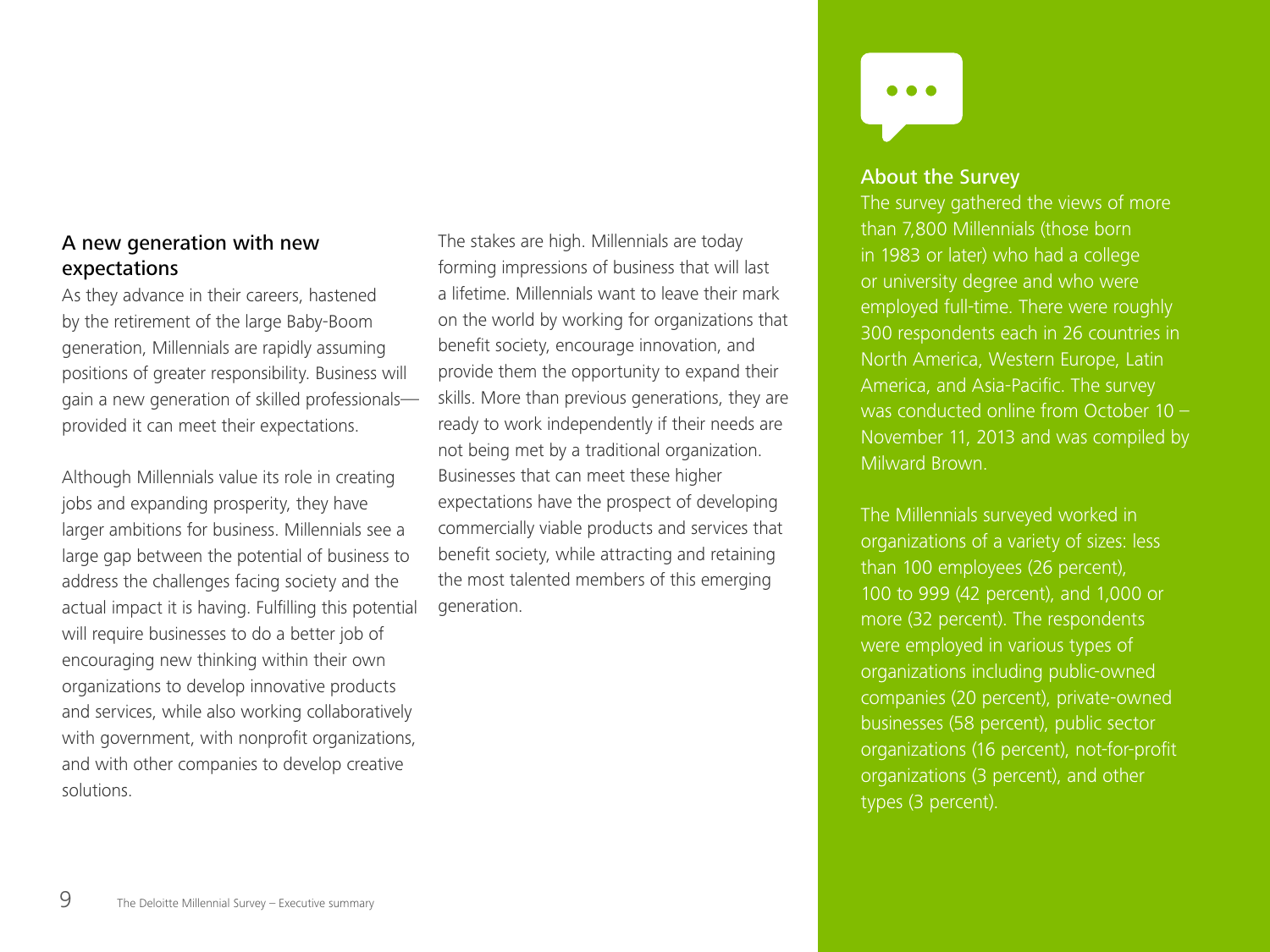#### <span id="page-9-0"></span>Figure 1

#### *TOP CHALLENGES FACING SOCIETY IN THE NEXT 5–10 YEARS*



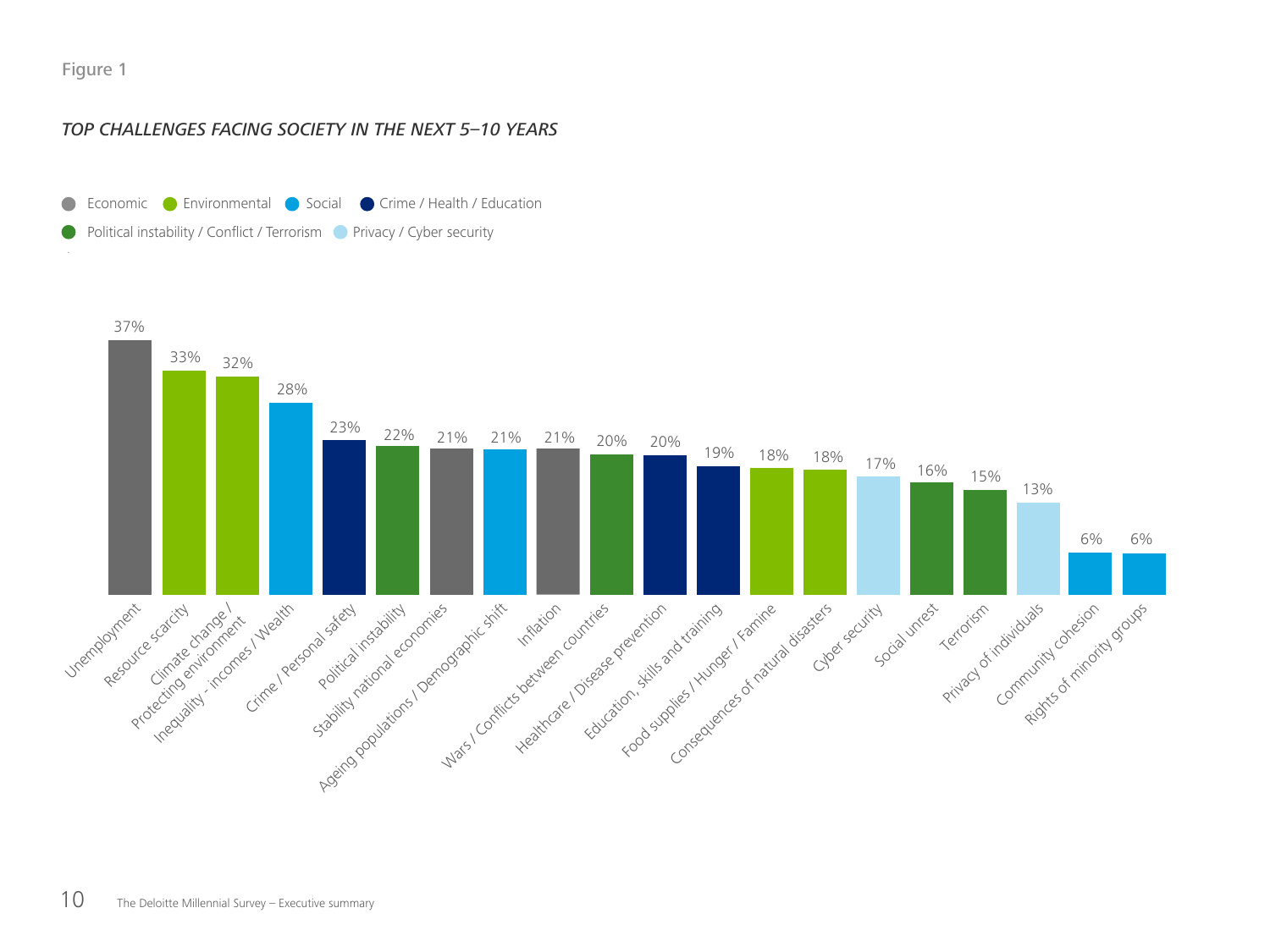#### <span id="page-10-0"></span>*POTENTIAL OF BUSINESS TO MEET SOCIETY'S CHALLENGES*

PERCENTAGE RESPONDING "A GREAT DEAL/FAIR AMOUNT"\*

- Economic Crime / Health / Education  $\bullet$
- Political instability / Conflict / Terrorism Privacy / Cyber security
- ☆ Top-rated challenge



\*Of those who consider each challenge to be among the most important facing society.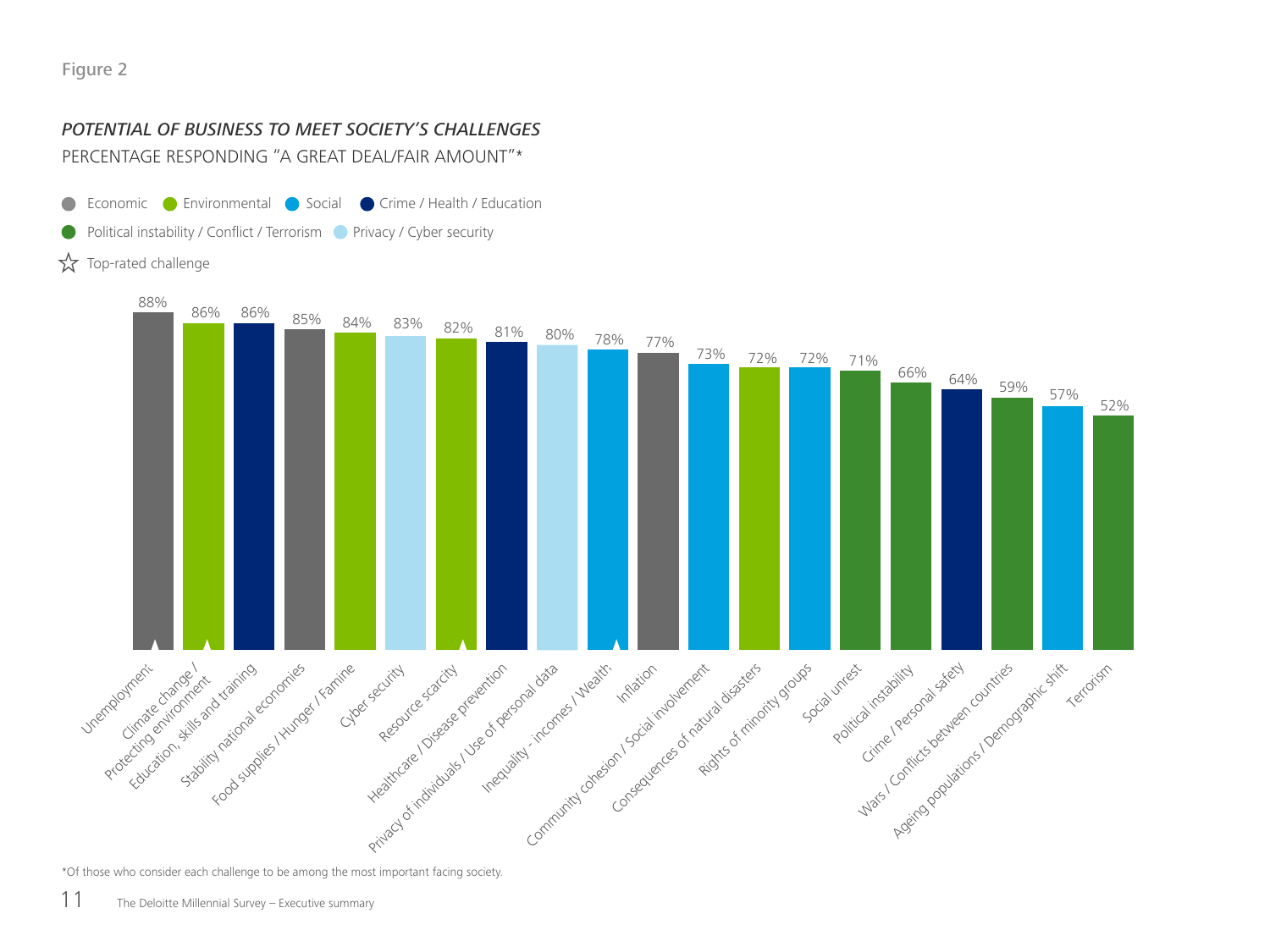## <span id="page-11-0"></span>*POTENTIAL OF GOVERNMENT TO MEET SOCIETY'S CHALLENGES*

PERCENTAGE RESPONDING "A GREAT DEAL/FAIR AMOUNT"\*

- Economic Crime / Health / Education  $\bullet$
- Political instability / Conflict / Terrorism Privacy / Cyber security

☆ Top-rated challenge

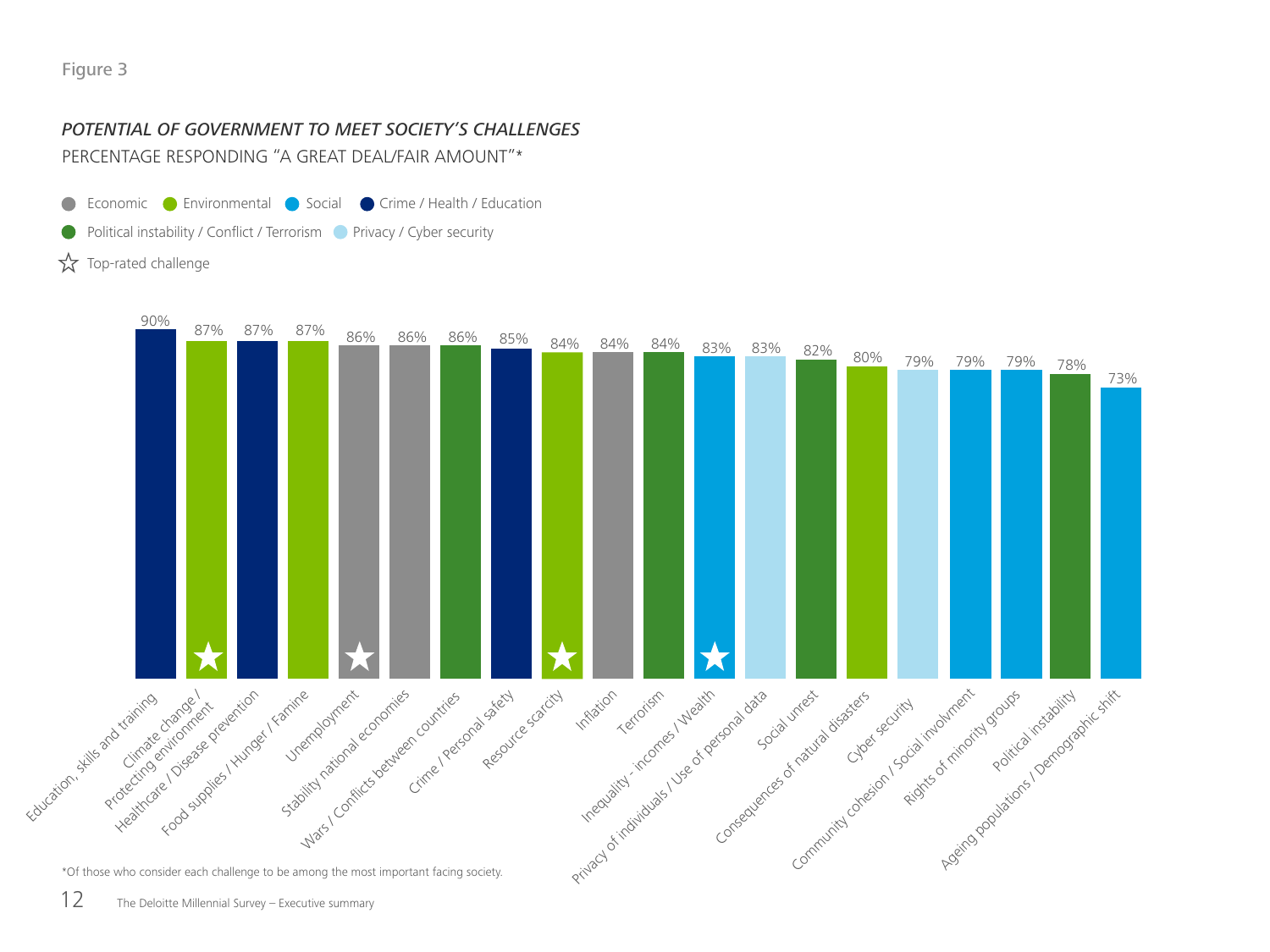#### <span id="page-12-0"></span>Figure 4

#### *IMPACT OF BUSINESS AND GOVERNMENT ON SOCIETY'S CHALLENGES*

NET POSITIVE OR NEGATIVE IMPACT\*



Net Impact = percentage responding "positive impact" minus percentage responding "negative impact"

\*Of those who consider each challenge to be among the most

important facing society.





 $13$  The Deloitte Millennial Survey – Executive summary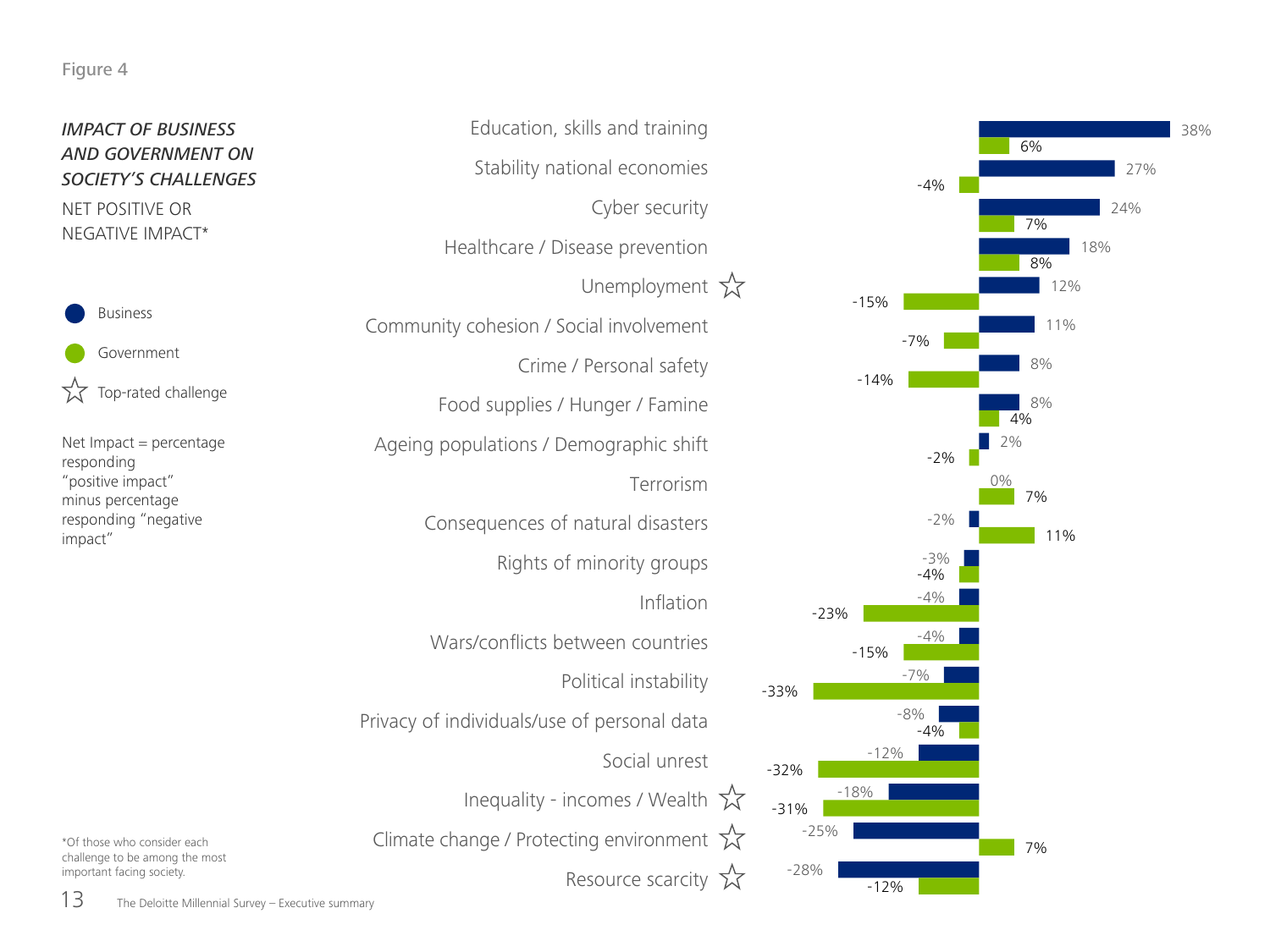#### <span id="page-13-0"></span>Figure 5

#### *VIEWS OF THE MOTIVATIONS AND BEHAVIOR OF BUSINESS* PERCENTAGE AGREE



56%